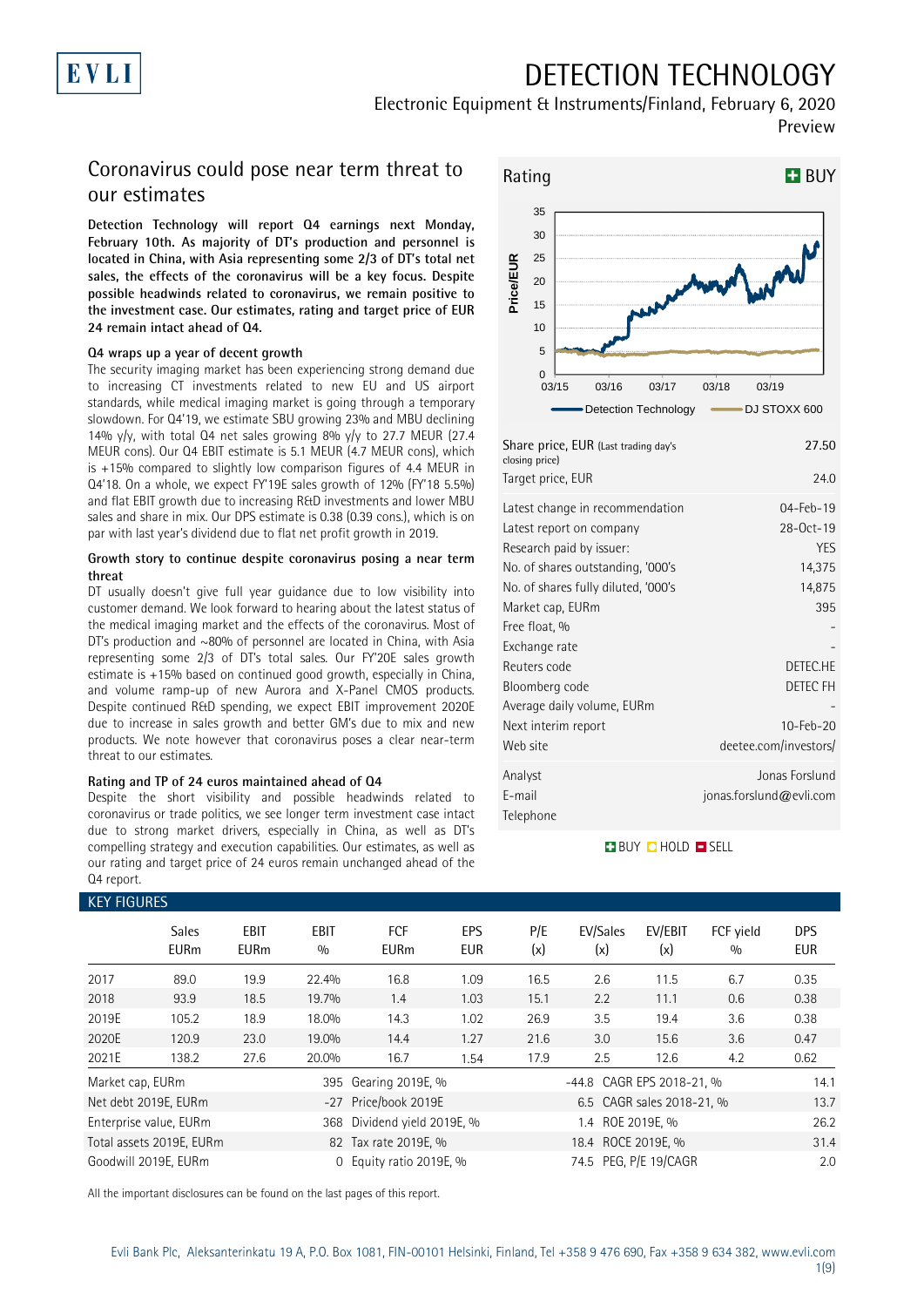## Electronic Equipment & Instruments/Finland, February 6, 2020 Preview

| <b>INTERIM FIGURES</b>               |        |        |        |         |        |        |         |         |         |         |        |        |
|--------------------------------------|--------|--------|--------|---------|--------|--------|---------|---------|---------|---------|--------|--------|
| EVLI ESTIMATES, EURm                 | 201801 | 201802 | 201803 | 201804  | 2018   | 201901 | 201902  | 201903  | 2019Q4E | 2019E   | 2020E  | 2021E  |
| Net sales                            | 19.3   | 24.4   | 24.6   | 25.6    | 93.9   | 23.1   | 27.5    | 26.9    | 27.7    | 105.2   | 120.9  | 138.2  |
| EBITDA                               | 4.3    | 5.9    | 5.7    | 5.0     | 20.9   | 4.4    | 5.5     | 5.7     | 6.2     | 21.9    | 25.5   | 30.4   |
| EBITDA margin (%)                    | 22.3   | 24.3   | 23.1   | 19.5    | 22.3   | 19.2   | 20.0    | 21.3    | 22.4    | 20.8    | 21.1   | 22.0   |
| <b>EBIT</b>                          | 3.7    | 5.3    | 5.1    | 4.4     | 18.5   | 3.9    | 4.8     | 5.1     | 5.1     | 18.9    | 23.0   | 27.6   |
| EBIT margin (%)                      | 19.2   | 21.7   | 20.7   | 17.3    | 19.7   | 16.7   | 17.5    | 19.1    | 18.5    | 18.0    | 19.0   | 20.0   |
| Net financial items                  | $-0.3$ | 0.2    | $-0.1$ | 0.2     | $-0.1$ | 0.0    | $-0.7$  | $-0.1$  | $-0.1$  | $-1.0$  | $-0.1$ | 0.0    |
| Pre-tax profit                       | 3.4    | 5.5    | 5.0    | 4.6     | 18.4   | 3.9    | 4.2     | 5.0     | 5.0     | 18.0    | 22.8   | 27.6   |
| Tax                                  | $-0.5$ | $-1.1$ | $-0.5$ | $-1.5$  | $-3.6$ | $-0.3$ | $-0.9$  | $-1.0$  | $-1.0$  | $-3.3$  | $-4.6$ | $-5.5$ |
| Tax rate (%)                         | 14.3   | 20.6   | 9.6    | 32.3    | 19.4   | 9.1    | 22.9    | 20.0    | 20.1    | 18.4    | 20.0   | 20.0   |
| Net profit                           | 2.9    | 4.4    | 4.5    | 3.1     | 14.9   | 3.5    | 3.2     | 4.0     | 4.0     | 14.7    | 18.3   | 22.1   |
| EPS                                  | 0.20   | 0.31   | 0.31   | 0.22    | 1.03   | 0.24   | 0.22    | 0.28    | 0.28    | 1.02    | 1.27   | 1.54   |
| EPS adjusted (diluted no. of shares) | 0.20   | 0.30   | 0.30   | 0.21    | 1.00   | 0.24   | 0.22    | 0.27    | 0.27    | 0.99    | 1.23   | 1.49   |
| Dividend per share                   | 0.00   | 0.00   | 0.00   | 0.00    | 0.38   | 0.00   | 0.00    | 0.00    | 0.00    | 0.38    | 0.47   | 0.62   |
| SALES, EURm                          |        |        |        |         |        |        |         |         |         |         |        |        |
| <b>MBU</b>                           | 7.5    | 9.2    | 11.5   | 10.1    | 38.3   | 8.6    | 8.1     | 8.4     | 8.7     | 33.8    | 38.9   | 44.7   |
| SBU                                  | 11.8   | 15.2   | 13.1   | 15.5    | 55.6   | 14.5   | 19.4    | 18.6    | 19.0    | 71.5    | 82.0   | 93.5   |
| Total                                | 19.3   | 24.4   | 24.6   | 25.6    | 93.9   | 23.1   | 27.5    | 26.9    | 27.7    | 105.2   | 120.9  | 138.2  |
| SALES GROWTH, Y/Y %                  |        |        |        |         |        |        |         |         |         |         |        |        |
| <b>MBU</b>                           | 10.0   | 26.3   | 29.2   | 24.7    | 23.2   | 15.0   | $-12.1$ | $-27.4$ | $-13.9$ | $-11.9$ | 15.3   | 14.9   |
| <b>SBU</b>                           | $-2.5$ | 16.0   | $-7.5$ | $-20.1$ | $-4.0$ | 22.9   | 27.6    | 41.6    | 22.6    | 28.5    | 14.8   | 14.0   |
| Total                                | 2.0    | 19.7   | 10.8   | $-6.9$  | 5.5    | 19.8   | 12.6    | 9.3     | 8.2     | 12.0    | 14.9   | 14.3   |
| EBIT, EURm                           |        |        |        |         |        |        |         |         |         |         |        |        |
| <b>MBU</b>                           | 0.0    | 0.0    | 0.0    | 0.0     | 0.0    | 1.4    | 1.4     | 1.6     | 1.6     | 6.1     | 7.4    | 8.9    |
| <b>SBU</b>                           | 0.0    | 0.0    | 0.0    | 0.0     | 0.0    | 2.4    | 3.4     | 3.5     | 3.5     | 12.9    | 15.6   | 18.7   |
| Group                                | 3.7    | 5.3    | 5.1    | 4.4     | 18.5   | 0.0    | 0.0     | 0.0     | 0.0     | 0.0     | 0.0    | 0.0    |
| Total                                | 3.7    | 5.3    | 5.1    | 4.4     | 18.5   | 3.9    | 4.8     | 5.1     | 5.1     | 18.9    | 23.0   | 27.6   |
| EBIT margin, %                       |        |        |        |         |        |        |         |         |         |         |        |        |
| <b>MBU</b>                           | 0.0    | 0.0    | 0.0    | 0.0     | 0.0    | 16.7   | 17.5    | 19.1    | 18.5    | 17.9    | 19.0   | 20.0   |
| <b>SBU</b>                           | 0.0    | 0.0    | 0.0    | 0.0     | 0.0    | 16.7   | 17.5    | 19.1    | 18.5    | 18.0    | 19.0   | 20.0   |
| Total                                | 19.2   | 21.7   | 20.7   | 17.3    | 19.7   | 16.7   | 17.5    | 19.1    | 18.5    | 18.0    | 19.0   | 20.0   |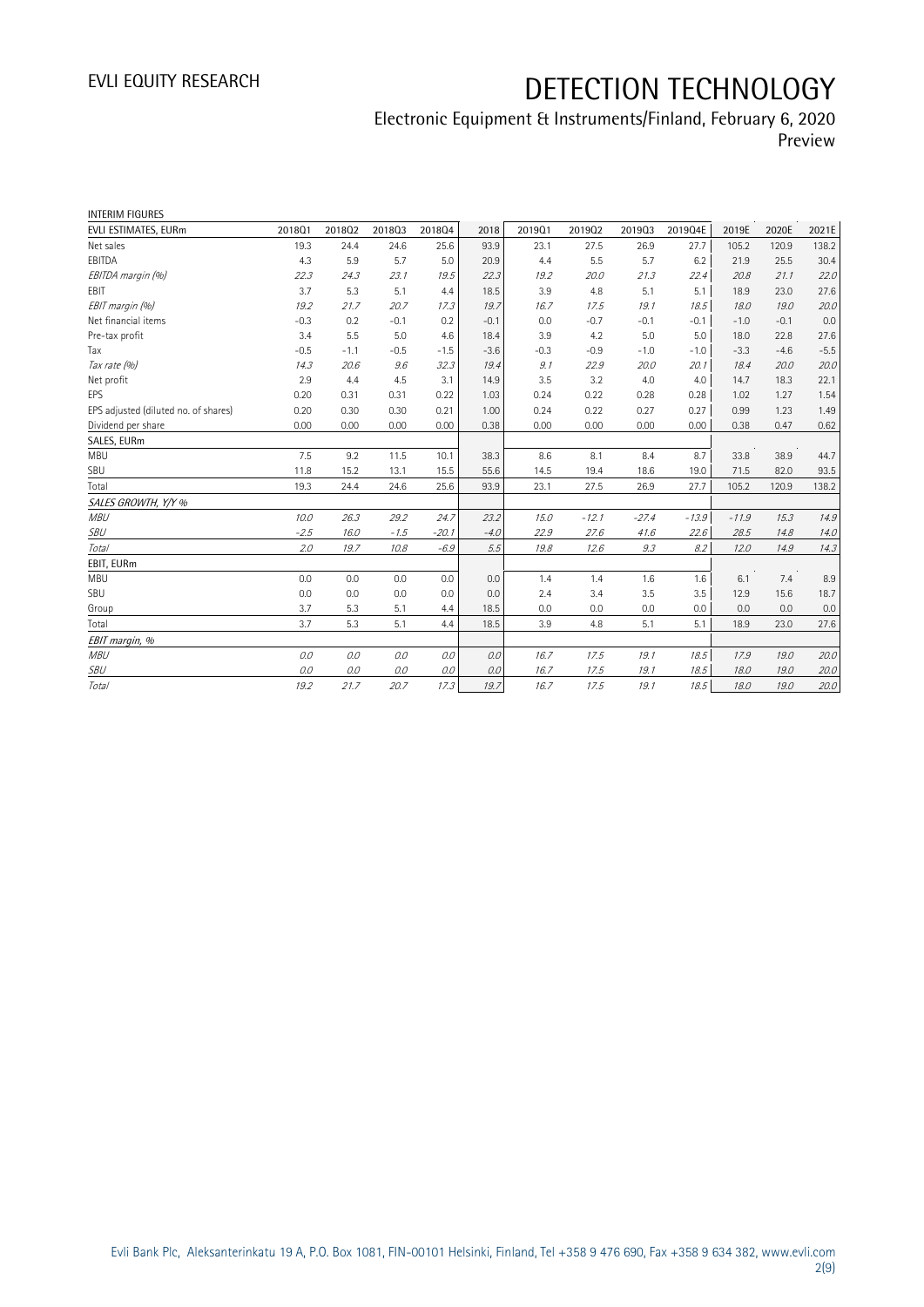## Electronic Equipment & Instruments/Finland, February 6, 2020 Preview

| INCOME STATEMENT, EURm                   | 2014                | 2015           | 2016                | 2017         | 2018                | 2019E               | 2020E        | 2021E          |
|------------------------------------------|---------------------|----------------|---------------------|--------------|---------------------|---------------------|--------------|----------------|
| Sales                                    | 33.1                | 42.8           | 75.5                | 89.0         | 93.9                | 105.2               | 120.9        | 138.2          |
| Sales growth (%)                         | 8.9                 | 29.2           | 76.5                | 17.9         | 5.5                 | 12.0                | 14.9         | 14.3           |
| EBITDA                                   | 4.8                 | 5.8            | 17.3                | 22.1         | 20.9                | 21.9                | 25.5         | 30.4           |
| EBITDA margin (%)                        | 14.6                | 13.4           | 22.9                | 24.9         | 22.3                | 20.8                | 21.1         | 22.0           |
| Depreciation                             | $-0.7$              | $-1.3$         | $-2.5$              | $-2.2$       | $-2.4$              | $-2.9$              | $-2.5$       | $-2.8$         |
| EBITA                                    | 4.1                 | 4.5            | 14.8                | 19.9         | 18.5                | 18.9                | 23.0         | 27.6           |
| Goodwill amortization / writedown        | 0.0                 | 0.0            | 0.0                 | 0.0          | 0.0                 | 0.0                 | 0.0          | 0.0            |
| EBIT                                     | 4.1                 | 4.5            | 14.8                | 19.9         | 18.5                | 18.9                | 23.0         | 27.6           |
| EBIT margin (%)                          | 12.4                | 10.5           | 19.6                | 22.4         | 19.7                | 18.0                | 19.0         | 20.0           |
| Reported EBIT                            | 3.1                 | 3.4            | 14.8                | 19.9         | 18.5                | 18.9                | 23.0         | 27.6           |
| EBIT margin (reported) (%)               | 9.4                 | 8.0            | 19.6                | 22.4         | 19.7                | 18.0                | 19.0         | 20.0           |
| Net financials                           | $-0.3$              | $-2.4$         | $-0.7$              | $-0.5$       | $-0.1$              | $-1.0$              | $-0.1$       | 0.0            |
| Pre-tax profit                           | 3.8                 | 2.1            | 14.1                | 19.4         | 18.4                | 18.0                | 22.8         | 27.6           |
| Taxes                                    | 0.0                 | $-0.1$         | $-3.2$              | $-4.2$       | $-3.6$              | $-3.3$              | $-4.6$       | $-5.5$         |
| Minority shares                          | 0.0                 | 0.0            | 0.0                 | 0.0          | 0.0                 | 0.0                 | 0.0          | 0.0            |
| Net profit                               | 2.8                 | 0.9            | 10.9                | 15.2         | 14.9                | 14.7                | 18.3         | 22.1           |
| Cash NRIs                                | $-1.0$              | $-1.1$         | 0.0                 | 0.0          | 0.0                 | 0.0                 | 0.0          | 0.0            |
| Non-cash NRIs                            | 0.0                 | 0.0            | 0.0                 | 0.0          | 0.0                 | 0.0                 | 0.0          | 0.0            |
| <b>BALANCE SHEET, EURm</b>               |                     |                |                     |              |                     |                     |              |                |
| Assets                                   |                     |                |                     |              |                     |                     |              |                |
| Fixed assets                             | $\overline{4}$      | 7              | $\,6$               | 6            | 9                   | 11                  | 11           | 12             |
| Goodwill                                 | $\mathsf{O}\xspace$ | $\mathbf 0$    | $\mathbf 0$         | $\mathbf 0$  | $\mathbf 0$         | $\mathsf{O}\xspace$ | $\mathbf 0$  | $\mathbf 0$    |
| Right of use assets                      | $\mathsf{O}\xspace$ | $\mathbf 0$    | $\mathbf 0$         | $\mathbf 0$  | $\mathsf{O}\xspace$ | $\mathsf{O}\xspace$ | $\mathbf 0$  | $\mathbf 0$    |
| Inventory                                | 6                   | $\overline{7}$ | 11                  | 9            | 13                  | 15                  | 17           | 19             |
| Receivables                              | $\overline{7}$      | 14             | 22                  | 21           | 27                  | 25                  | 29           | 33             |
| Liquid funds                             | 3                   | $\overline{7}$ | 16                  | 27           | 22                  | 32                  | 36           | 46             |
| Total assets                             | 20                  | 35             | 54                  | 62           | 71                  | 82                  | 93           | 111            |
| Liabilities                              |                     |                |                     |              |                     |                     |              |                |
| Shareholder's equity                     | $\mathbf{1}$        | 21             | 31                  | 42           | 51                  | 61                  | 73           | 89             |
| Minority interest                        | $\mathsf{O}\xspace$ | $\mathbf 0$    | $\mathsf{O}\xspace$ | $\mathbf 0$  | $\mathbf 0$         | $\mathsf{O}\xspace$ | $\mathbf 0$  | $\mathbf 0$    |
| Convertibles                             | $\overline{0}$      | $\mathbf 0$    | $\overline{0}$      | $\mathbf 0$  | $\mathbf 0$         | $\mathbf{0}$        | $\mathbf 0$  | $\mathbf 0$    |
| Lease liabilities                        | $\overline{0}$      | $\mathbf 0$    | $\overline{0}$      | $\mathbf 0$  | $\mathbf{0}$        | $\mathsf{O}\xspace$ | $\mathbf 0$  | $\overline{0}$ |
| Deferred taxes                           | $\mathsf{O}\xspace$ | $\mathbf 0$    | $\mathbf 0$         | 0            | $\mathbf 0$         | $\mathsf{O}\xspace$ | $\mathbf 0$  | $\mathbf 0$    |
| Interest bearing debt                    | 11                  | $\mathbf{1}$   | $\overline{7}$      | 5            | $\overline{4}$      | $\overline{4}$      | $\mathbf 0$  | $\mathbf 0$    |
| Non-interest bearing current liabilities | 7                   | 11             | 14                  | 15           | 15                  | 17                  | 19           | 22             |
| Other interest-free debt                 | $\mathbf{1}$        | $\overline{2}$ | 3                   | $\mathbf{1}$ | $\mathbf 0$         | $\mathsf{O}\xspace$ | $\mathbf 0$  | $\mathbf 0$    |
| Total liabilities                        | 20                  | 35             | 54                  | 62           | 71                  | 82                  | 93           | 111            |
| CASH FLOW, EURm                          |                     |                |                     |              |                     |                     |              |                |
| + EBITDA                                 | $\mathsf S$         | $\,6$          | 17                  | 22           | 21                  | 22                  | 26           | 30             |
| - Net financial items                    | $-1$                | $\overline{4}$ | 8                   | 11           | $\mathbf 0$         | $-1$                | $\mathbf 0$  | $\mathbf 0$    |
| - Taxes                                  | $\mathbb O$         | $\mathbf 0$    | $-1$                | $-3$         | $-5$                | $-3$                | $-5$         | $-6$           |
| - Increase in Net Working Capital        | $\overline{0}$      | $-2$           | $-11$               | $\mathbf{1}$ | $-10$               | $\mathbf{1}$        | $-3$         | $-4$           |
| $+/-$ Other                              | $-1$                | -8             | -9                  | $-12$        | $\mathsf{O}\xspace$ | $\mathsf{O}\xspace$ | $\mathbf 0$  | $\mathbf 0$    |
| = Cash flow from operations              | 3                   | $\mathbf 0$    | 5                   | 19           | $\,6\,$             | 19                  | 17           | 21             |
| - Capex                                  | $-1$                | $-5$           | $-2$                | $-2$         | $-5$                | $-5$                | -3           | $-4$           |
| - Acquisitions                           | $\mathsf{O}\xspace$ | $\mathbf 0$    | $\mathbf 0$         | $\mathbf 0$  | $\mathbf 0$         | $\mathsf{O}\xspace$ | $\mathbf 0$  | $\mathbf 0$    |
| + Divestments                            | $\overline{0}$      | $\mathbf 0$    | $\overline{0}$      | $\mathbf{0}$ | $\mathbf 0$         | $\mathbf 0$         | $\mathbf{0}$ | $\overline{0}$ |
| = Free cash flow                         | $\mathbf{1}$        | $-4$           | 3                   | 17           | $\mathbf{1}$        | 14                  | 14           | 17             |
| +/- New issues/buybacks                  | $\overline{0}$      | 19             | $\overline{0}$      | $-1$         | $\mathbf 0$         | $\mathsf{O}\xspace$ | $\mathbf 0$  | $\mathbf 0$    |
| - Paid dividend                          | $\mathbf 0$         | $\mathbf 0$    | $-1$                | $-3$         | $-5$                | $-5$                | $-5$         | $-7$           |
| $+/-$ Other                              | $-3$                | $-10$          | 6                   | $-2$         | $\mathbf 0$         | $\mathsf{O}\xspace$ | $-4$         | $\mathbf 0$    |
| Change in cash                           | $-1$                | $\overline{4}$ | 8                   | 11           | $-4$                | 9                   | 5            | 10             |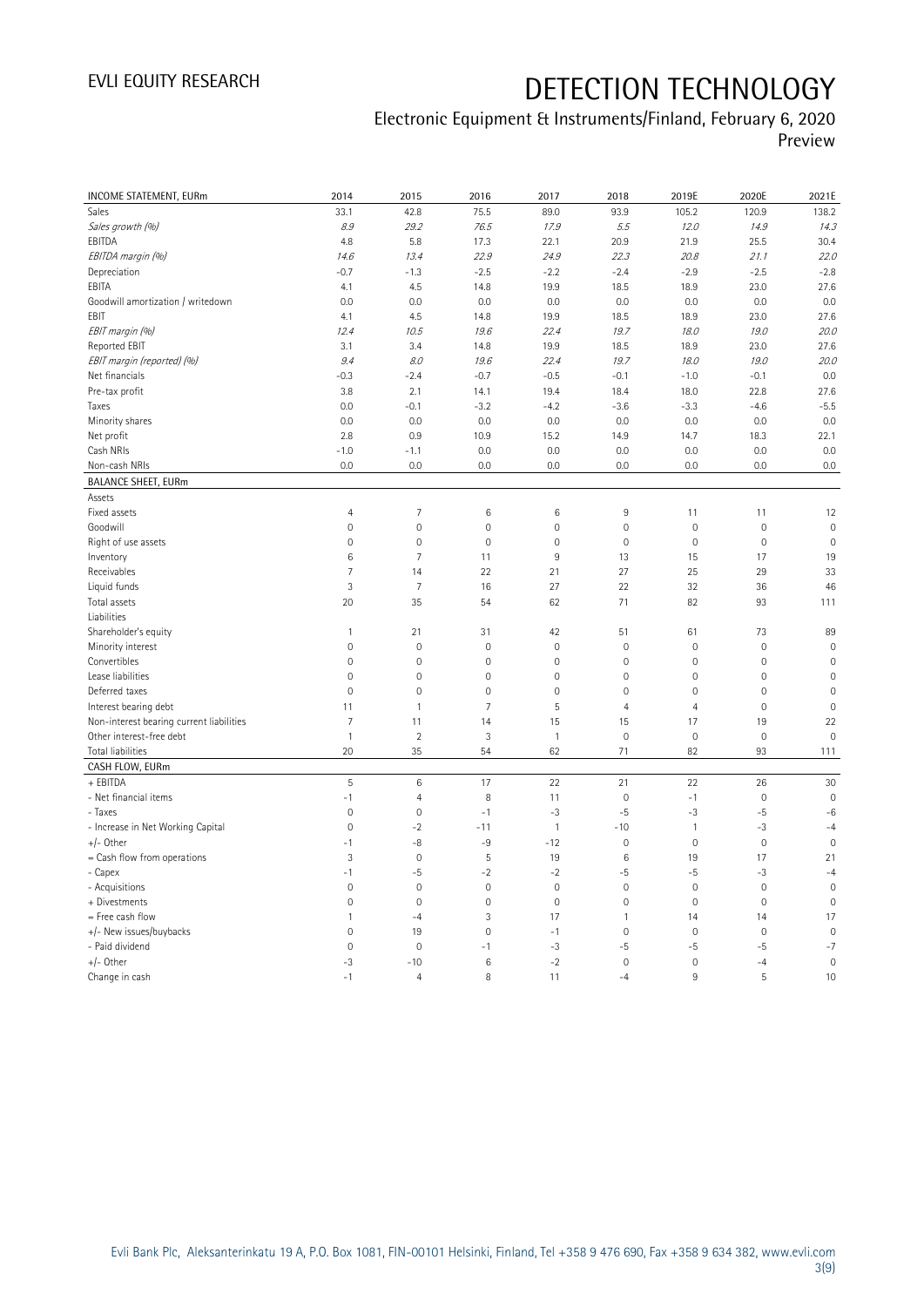## Electronic Equipment & Instruments/Finland, February 6, 2020 Preview

| <b>KEY FIGURES</b>                             | 2015           | 2016    | 2017    | 2018    | 2019E   | 2020E   | 2021E   |
|------------------------------------------------|----------------|---------|---------|---------|---------|---------|---------|
| M-cap                                          | 63             | 188     | 250     | 224     | 395     | 395     | 395     |
| Net debt (excl. convertibles)                  | $-6$           | $-9$    | $-22$   | $-18$   | $-27$   | $-36$   | $-46$   |
| Enterprise value                               | 57             | 179     | 228     | 206     | 368     | 359     | 349     |
| Sales                                          | 43             | 76      | 89      | 94      | 105     | 121     | 138     |
| EBITDA                                         | 6              | 17      | 22      | 21      | 22      | 26      | 30      |
| EBIT                                           | 5              | 15      | 20      | 19      | 19      | 23      | 28      |
| Pre-tax                                        | $\overline{2}$ | 14      | 19      | 18      | 18      | 23      | 28      |
| Earnings                                       | $\sqrt{2}$     | 11      | 15      | 15      | 15      | 18      | 22      |
| Equity book value (excl. minorities)           | 21             | 31      | 42      | 51      | 61      | 73      | 89      |
| Valuation multiples                            |                |         |         |         |         |         |         |
| EV/sales                                       | 1.3            | 2.4     | 2.6     | 2.2     | 3.5     | 3.0     | 2.5     |
| EV/EBITDA                                      | 9.9            | 10.3    | 10.3    | 9.8     | 16.8    | 14.1    | 11.5    |
| EV/EBITA                                       | 12.7           | 12.1    | 11.5    | 11.1    | 19.4    | 15.6    | 12.6    |
| EV/EBIT                                        | 12.7           | 12.1    | 11.5    | 11.1    | 19.4    | 15.6    | 12.6    |
| EV/OCF                                         | 150.8          | 36.6    | 12.3    | 33.6    | 19.4    | 20.7    | 16.6    |
| EV/FCFF                                        | $-15.0$        | 48.3    | 13.3    | 142.7   | 24.4    | 24.7    | 20.9    |
| P/FCFE                                         | $-14.5$        | 57.3    | 14.9    | 162.4   | 27.7    | 27.4    | 23.6    |
| P/E                                            | 14.2           | 17.2    | 16.5    | 15.1    | 26.9    | 21.6    | 17.9    |
| P/B                                            | 3.0            | 6.1     | 6.0     | 4.4     | 6.5     | 5.4     | 4.5     |
| Target EV/EBITDA                               | O.O            | 0.0     | 0.0     | 0.0     | 14.5    | 12.1    | 9.8     |
| Target EV/EBIT                                 | 0.0            | 0.0     | 0.0     | 0.0     | 16.8    | 13.4    | 10.8    |
| Target EV/FCF                                  | O.O            | 0.0     | 0.0     | $O.O$   | 22.2    | 21.4    | 17.9    |
| Target P/B                                     | $0.0\,$        | 0.0     | 0.0     | $O.O$   | 5.7     | 4.7     | 3.9     |
| Target P/E                                     | O.O            | 0.0     | 0.0     | 0.0     | 24.3    | 19.5    | 16.1    |
| Per share measures                             |                |         |         |         |         |         |         |
| Number of shares                               | 12,951         | 13,426  | 13,901  | 14,375  | 14,375  | 14,375  | 14,375  |
| Number of shares (diluted)                     | 12,951         | 13,426  | 13,901  | 14,849  | 14,875  | 14,875  | 14,875  |
| EPS                                            | 0.15           | 0.81    | 1.09    | 1.03    | 1.02    | 1.27    | 1.54    |
| Operating cash flow per share                  | 0.03           | 0.36    | 1.34    | 0.43    | 1.32    | 1.21    | 1.47    |
| Free cash flow per share                       | $-0.34$        | 0.24    | 1.21    | 0.10    | 0.99    | 1.00    | 1.16    |
| Book value per share                           | 1.63           | 2.30    | 3.00    | 3.57    | 4.21    | 5.11    | 6.18    |
| Dividend per share                             | 0.07           | 0.25    | 0.35    | 0.38    | 0.38    | 0.47    | 0.62    |
| Dividend payout ratio, %                       | 45.5           | 30.8    | 32.1    | 36.7    | 37.0    | 37.0    | 40.0    |
| Dividend yield, %                              | 1.4            | 1.8     | 1.9     | 2.4     | 1.4     | 1.7     | 2.2     |
| FCF yield, %                                   | $-6.9$         | 1.7     | 6.7     | 0.6     | 3.6     | 3.6     | 4.2     |
| Efficiency measures                            |                |         |         |         |         |         |         |
| ROE                                            | 17.7           | 41.9    | 41.8    | 32.0    | 26.2    | 27.3    | 27.3    |
| <b>ROCE</b>                                    | 23.0           | 48.2    | 47.4    | 36.4    | 31.4    | 33.1    | 34.0    |
| Financial ratios                               |                |         |         |         |         |         |         |
| Inventories as % of sales                      | 15.8           | 14.0    | 9.6     | 14.2    | 14.0    | 14.0    | 14.0    |
| Receivables as % of sales                      | 32.5           | 28.6    | 24.1    | 28.4    | 24.0    | 24.0    | 24.0    |
| Non-interest bearing liabilities as % of sales | 26.5           | 18.7    | 16.8    | 16.4    | 16.0    | 16.0    | 16.0    |
| NWC/sales, %                                   | 19.6           | 21.5    | 15.7    | 25.9    | 21.8    | 21.9    | 21.9    |
| Operative CAPEX/sales, %                       | 11.1           | 2.1     | 2.1     | 5.0     | 4.5     | 2.4     | 3.1     |
| CAPEX/sales (incl. acquisitions), %            | 11.1           | 2.1     | 2.1     | 5.0     | 4.5     | 2.4     | 3.1     |
| FCFF/EBITDA                                    | $-0.7$         | 0.2     | 0.8     | 0.1     | 0.7     | 0.6     | 0.6     |
| Net debt/EBITDA, book-weighted                 | $-1.1$         | $-0.5$  | $-1.0$  | $-0.9$  | $-1.2$  | $-1.4$  | $-1.5$  |
| Debt/equity, market-weighted                   | 0.0            | 0.0     | 0.0     | 0.0     | 0.0     | 0.0     | 0.0     |
| Equity ratio, book-weighted                    | 60.7           | 57.8    | 67.5    | 73.0    | 74.5    | 79.5    | 80.4    |
| Gearing, %                                     | $-29.5$        | $-29.2$ | $-52.3$ | $-35.6$ | $-44.8$ | $-49.2$ | $-51.9$ |
|                                                |                |         |         |         |         |         |         |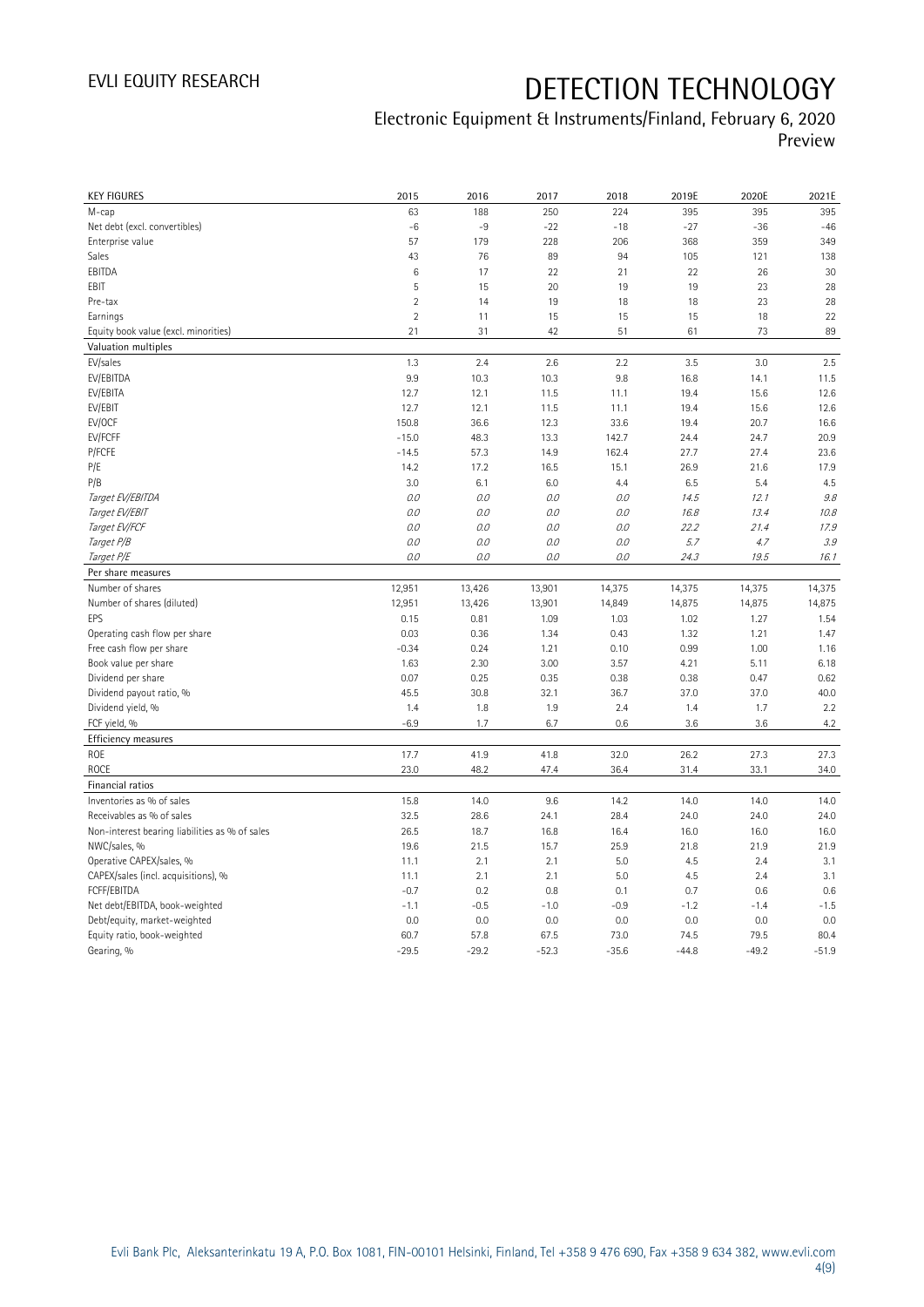### Electronic Equipment & Instruments/Finland, February 6, 2020 Preview

COMPANY DESCRIPTION: Detection Technology is a global provider of off-the-shelf and customized X-ray imaging solutions for medical, security and industrial applications. DT's product portfolio ranges from photodiodes to complete detector systems with ASICs, electronics, mechanics and software. The company was established in 1991 and it listed on Nasdaq First North Finland in 2015. The company is headquartered in Finland and has volume production in Beijing, China. Detection Technology has over 500 employees in Finland, China, France and USA, serving 260 active customers in over 40 countries.

INVESTMENT CASE: Demand for Detection Technology's detector solutions is increasing due to expansion of healthcare to a wider share of population in the emerging economies, aging population, growth in travelling and freight transport, urbanization, increased security concerns and increasing need for X-ray imaging applications in industrial inspection. We see investment case attractive due to strong market drivers, especially in China, as well as DT's compelling strategy and execution capabilities, which should enable DT to grow faster than the market and maintain above target level margins. Due to its proximity to the fastest growing market China and inexpensive valuation, DT could be also become an acquisition target.

| <b>OWNERSHIP STRUCTURE</b>                 | <b>SHARES</b> | <b>EURm</b> | 0/0   |
|--------------------------------------------|---------------|-------------|-------|
| Ac Invest Seven B.V.                       | 5,205,167     | 143.142     | 36.2% |
| OP-Finland Value Fund                      | 651,065       | 17.904      | 4.5%  |
| Ilmarinen Mutual Pension Insurance Company | 554,000       | 15.235      | 3.9%  |
| Varma Mutual Pension Insurance Company     | 515,000       | 14.162      | 3.6%  |
| Sijoitusrahasto Aktia Capital              | 484,762       | 13.331      | 3.4%  |
| Fondita Nordic Micro Cap                   | 390,000       | 10.725      | 2.7%  |
| Evli Finnish Small Cap Fund                | 327,259       | 9.000       | 2.3%  |
| Martola Hannu Veikko                       | 322,875       | 8.879       | 2.2%  |
| Saastopankki Kotimaa                       | 200,000       | 5.500       | 1.4%  |
|                                            |               |             |       |
| Ten largest                                | 8,650,128     | 237.879     | 60%   |
| Residual                                   | 5,725,302     | 157.446     | 40%   |
| Total                                      | 14,375,430    | 395.324     | 100%  |

### EARNINGS CALENDAR

#### OTHER EVENTS

#### COMPANY MISCELLANEOUS

CFO: Petri Hiljanen Tel: +358 20 766 9700 IR: Johanna Tarkiainen

CEO: Hannu Martola Elektroniikkatie 10, 90590 Oulu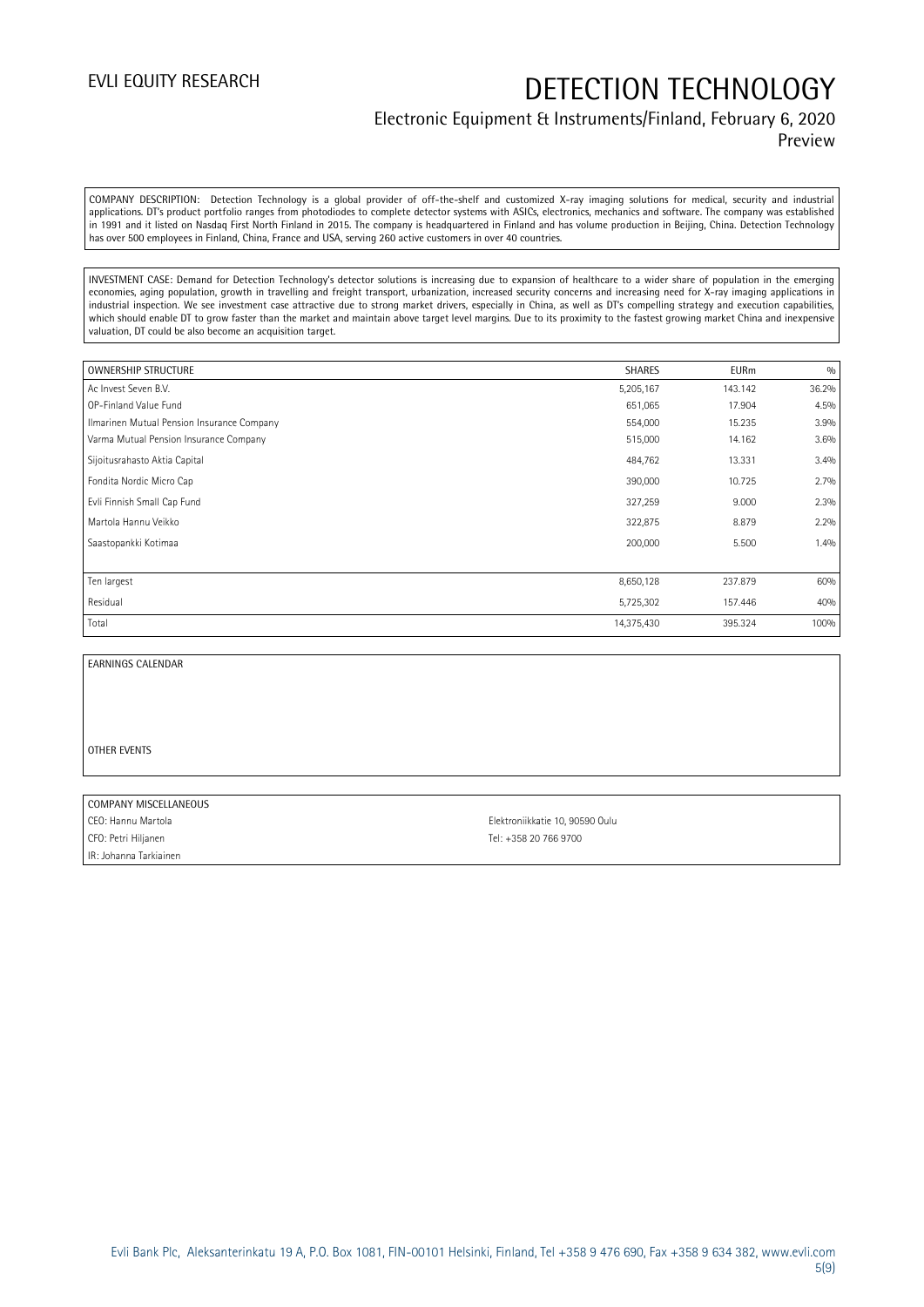## Electronic Equipment & Instruments/Finland, February 6, 2020

Preview

DEFINITIONS

| P/E                                                                              | EPS                                                                                                   |
|----------------------------------------------------------------------------------|-------------------------------------------------------------------------------------------------------|
| Price per share                                                                  |                                                                                                       |
| Earnings per share                                                               | Profit before extraord. items and taxes-income taxes + minority interest<br>Number of shares          |
|                                                                                  |                                                                                                       |
| P/BV                                                                             | <b>DPS</b>                                                                                            |
| Price per share                                                                  | Dividend for the financial period per share                                                           |
| Shareholders' equity + taxed provisions per share                                |                                                                                                       |
|                                                                                  |                                                                                                       |
| Market cap                                                                       | OCF (Operating cash flow)                                                                             |
|                                                                                  |                                                                                                       |
| Price per share * Number of shares                                               | EBITDA - Net financial items - Taxes - Increase in working                                            |
|                                                                                  | capital - Cash NRIs ± Other adjustments                                                               |
| EV (Enterprise value)                                                            | FCF (Free cash flow)                                                                                  |
|                                                                                  |                                                                                                       |
| Market cap + net debt + minority interest at market value $-$                    | Operating cash flow - operative CAPEX - acquisitions + divestments                                    |
| share of associated companies at market value                                    |                                                                                                       |
|                                                                                  |                                                                                                       |
| EV/Sales                                                                         | FCF yield, %                                                                                          |
| Enterprise value                                                                 | Free cash flow                                                                                        |
| <b>Sales</b>                                                                     | Market cap                                                                                            |
|                                                                                  |                                                                                                       |
| EV/EBITDA                                                                        | Operative CAPEX/sales                                                                                 |
| Enterprise value                                                                 | Capital expenditure - divestments - acquisitions                                                      |
| Earnings before interest, tax, depreciation and amortization                     | Sales                                                                                                 |
| EV/EBIT                                                                          | Net working capital                                                                                   |
|                                                                                  |                                                                                                       |
| Enterprise value                                                                 | Current assets - current liabilities                                                                  |
| Operating profit                                                                 |                                                                                                       |
| Net debt                                                                         | Capital employed/Share                                                                                |
|                                                                                  |                                                                                                       |
| Interest bearing debt - financial assets                                         | Total assets - non-interest bearing debt                                                              |
|                                                                                  | Number of shares                                                                                      |
| Total assets                                                                     | Gearing                                                                                               |
| Balance sheet total                                                              |                                                                                                       |
|                                                                                  | Net debt<br>Equity                                                                                    |
|                                                                                  |                                                                                                       |
| Div yield, %                                                                     | Debt/Equity, %                                                                                        |
| Dividend per share                                                               |                                                                                                       |
| Price per share                                                                  | Interest bearing debt<br>Shareholders' equity + minority interest + taxed provisions                  |
|                                                                                  |                                                                                                       |
|                                                                                  |                                                                                                       |
| Payout ratio, %                                                                  | Equity ratio, %                                                                                       |
| Total dividends                                                                  |                                                                                                       |
| Earnings before extraordinary items and taxes - income taxes + minority interest | Shareholders' equity $+$ minority interest $+$ taxed provisions<br>Total assets - interest-free loans |
|                                                                                  |                                                                                                       |
| ROCE, %                                                                          | CAGR, %                                                                                               |
|                                                                                  |                                                                                                       |
| Profit before extraordinary items + interest expenses+ other financial costs     | Cumulative annual growth rate = Average growth per year                                               |
| Balance sheet total - non-interest bearing debt (average)                        |                                                                                                       |
| ROE, %                                                                           |                                                                                                       |
|                                                                                  |                                                                                                       |
| Profit before extraordinary items and taxes - income taxes                       |                                                                                                       |
| Shareholder's equity + minority interest + taxed provisions (average)            |                                                                                                       |
|                                                                                  |                                                                                                       |
|                                                                                  |                                                                                                       |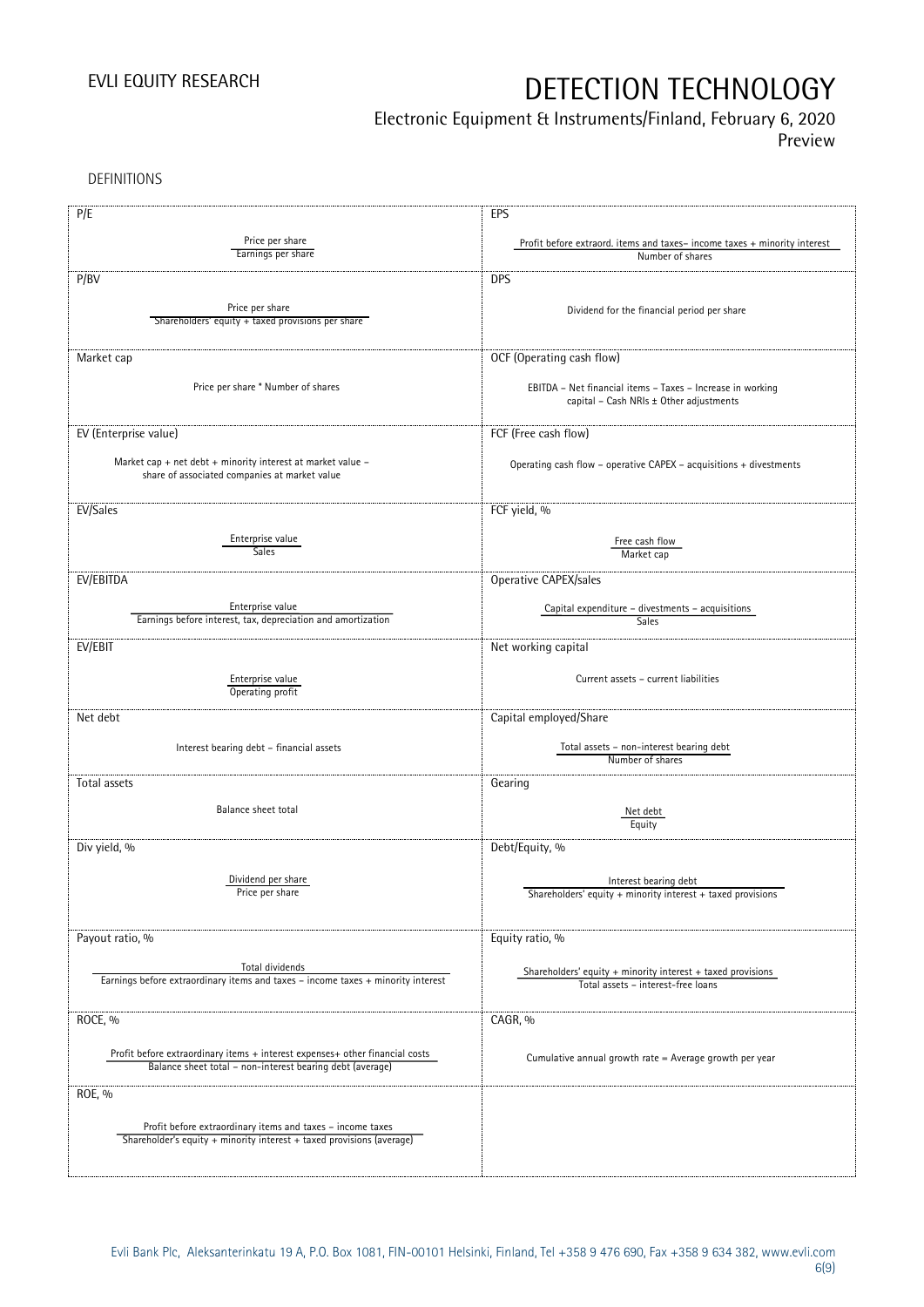### Electronic Equipment & Instruments/Finland, February 6, 2020 Preview

### Important Disclosures

Evli Research Partners Plc ("ERP") uses 12-month target prices. Target prices are defined by utilizing analytical techniques based on financial theory including (but not limited to) discounted cash flow analysis and comparative valuation. The selection of valuation methods depends on different circumstances. Target prices may be altered on the basis of new information coming to light in the underlying company or changes in interest rates, changes in foreign exchange rates, other securities prices or market indices or outlook for the aforementioned factors or other factors that may change the conditions of financial markets. Recommendations and changes by analysts are available at [Analysts' recommendations and ratings revisions](https://research.evli.com/JasperAllModels.action?authParam=key;461&authParam=x;G3rNagWrtf7K&authType=3).

Investment recommendations are defined as follows:

| Target price compared to share price | Recommendation                |
|--------------------------------------|-------------------------------|
| $<-10.06$                            | SFIT                          |
| $-10 - (+10)$ %                      | H <sub>O</sub> I <sub>D</sub> |
| $> 10\%$                             | <b>BUY</b>                    |

ERP's investment recommendation of the analyzed company is updated at least 2 timer per year.



The graph above shows the distribution of ERP's recommendations of companies under coverage in 1st of February 2019. If recommendation is not given, it is not mentioned here.

### Name(s) of the analyst(s): Forslund

This research report has been prepared by Evli Research Partners Plc ("ERP" or "Evli Research"). ERP is a subsidiary of Evli Bank Plc. Production of the investment recommendation has been concluded on 6.2.2020, 8:45. This report has been published on 6.2.2020, 8:45.

None of the analysts contributing to this report, persons under their guardianship or corporations under their control have a position in the shares of the company or related securities.

The date and time for any price of financial instruments mentioned in the recommendation refer to the previous trading day's closing price(s) unless otherwise stated in the report.

Each analyst responsible for the content of this report assures that the expressed views accurately reflect the personal views of each analyst on the covered companies and securities. Each analyst assures that (s)he has not been, nor are or will be, receiving direct or indirect compensation related to the specific recommendations or views contained in this report.

Companies in the Evli Group, affiliates or staff of companies in the Evli Group, may perform services for, solicit business from, hold long or short positions in, or otherwise be interested in the investments (including derivatives) of any company mentioned in the publication or report.

IF APPLICABLE: According to ERP's best knowledge, the issuer(s) of the securities hold(s) in excess of 5% of the total issued share capital of the issuer(s).

Neither ERP nor any company within the Evli Group have managed or co-managed a public offering of the company's securities during the last 12 months prior to, received compensation for investment banking services from the company during the last 12 months prior to the publication of the research report.

ERP has signed an agreement with the issuer of the financial instruments mentioned in the recommendation, which includes production of research reports. This assignment has a limited economic and financial impact on ERP and/or Evli. Under the assignment ERP performs services including, but not limited to, arranging investor meetings or –events, investor relations communication advisory and production of research material.

ERP or another company within the Evli Group does not have an agreement with the company to perform market making or liquidity providing services.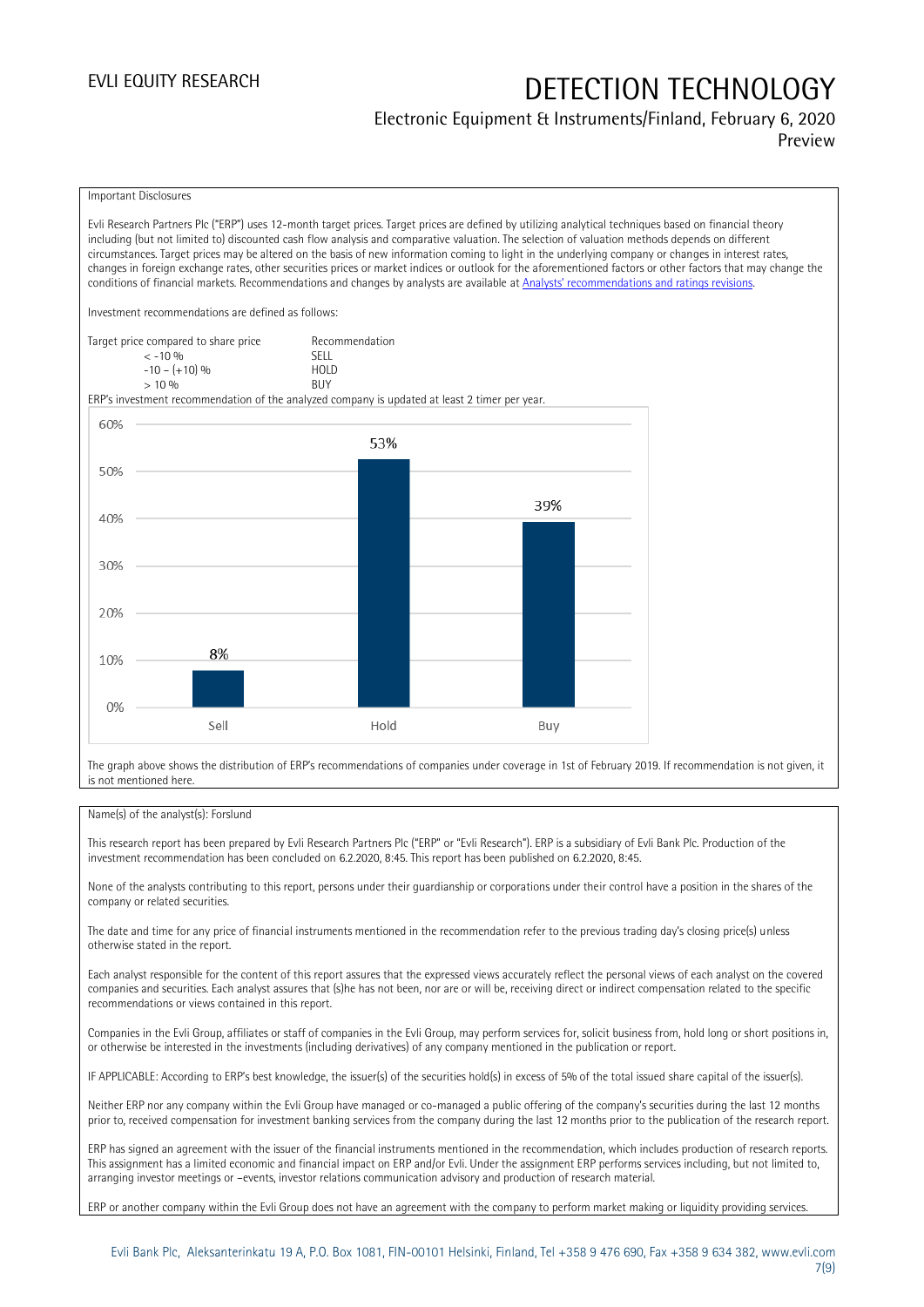### Electronic Equipment & Instruments/Finland, February 6, 2020 Preview

For the prevention and avoidance of conflicts of interests with respect to this report, there is an information barrier (Chinese wall) between Investment Research and Corporate Finance units concerning unpublished investment banking services to the company. The remuneration of the analyst(s) is not tied directly or indirectly to investment banking transactions or other services performed by Evli Bank Plc or any company within Evli Group.

This report has not been disclosed to the company prior to its dissemination.

This report is provided and intended for informational purposes only and may not be used or considered under any circumstances as an offer to sell or buy any securities or as advice to trade any securities.

This report is based on sources ERP considers to be correct and reliable. The sources include information providers Reuters and Bloomberg, stock-exchange releases from the companies and other company news, Statistics Finland and articles in newspapers and magazines. However, ERP does not guarantee the materialization, correctness, accuracy or completeness of the information, opinions, estimates or forecasts expressed or implied in the report. In addition, circumstantial changes may have an influence on opinions and estimates presented in this report. The opinions and estimates presented are valid at the moment of their publication and they can be changed without a separate announcement. Neither ERP nor any company within the Evli Group are responsible for amending, correcting or updating any information, opinions or estimates contained in this report. Neither ERP nor any company within the Evli Group will compensate any direct or consequential loss caused by or derived from the use of the information represented in this publication.

All information published in this report is for the original recipient's private and internal use only. ERP reserves all rights to the report. No part of this publication may be reproduced or transmitted in any form or by any means, electronic, mechanical, photocopying, recording or otherwise, or stored in any retrieval system of any nature, without the written permission of ERP.

This report or its copy may not be published or distributed in Australia, Canada, Hong Kong, Japan, New Zealand, Singapore or South Africa. The publication or distribution of this report in certain other jurisdictions may also be restricted by law. Persons into whose possession this report comes are required to inform themselves about and to observe any such restrictions.

Evli Bank Plc is not registered as a broker-dealer with the U. S. Securities and Exchange Commission ("SEC"), and it and its analysts are not subject to SEC rules on securities analysts' certification as to the currency of their views reflected in the research report. Evli Bank is not a member of the Financial Industry Regulatory Authority ("FINRA"). It and its securities analysts are not subject to FINRA's rules on Communications with the Public and Research Analysts and Research Reports and the attendant requirements for fairness, balance and disclosure of potential conflicts of interest. This research report is only being offered in U.S. by Auerbach Grayson & Company, LLC (Auerbach Grayson) to Major U.S. Institutional Investors and is not available to, and should not be used by, any U.S. person or entity that is not a Major U.S. Institutional Investor. Auerbach Grayson is a broker-dealer registered with the U.S. Securities and Exchange Commission and is a member of the FINRA. U.S. entities seeking more information about any of the issuers or securities discussed in this report should contact Auerbach Grayson. The securities of non-U.S. issuers may not be registered with or subject to SEC reporting and other requirements.

ERP is not a supervised entity but its parent company Evli Bank Plc is supervised by the Finnish Financial Supervision Authority.